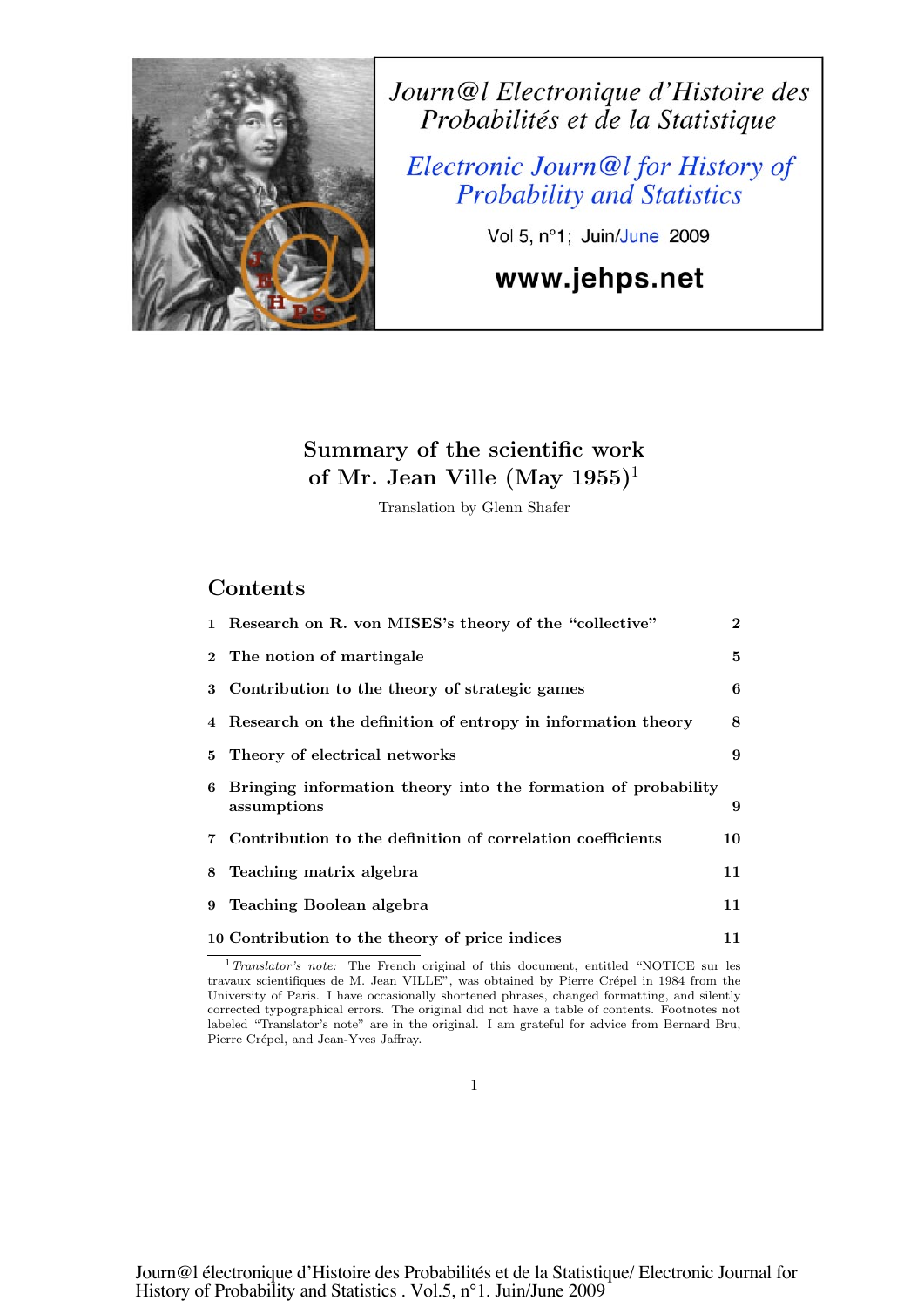| 11 Theory of signals with bounded spectra; their extension                         | 12 |
|------------------------------------------------------------------------------------|----|
| 12 Research on the operator $\exp\left\{x+\frac{d}{dx}\right\}$ and related topics | 13 |
| 13 Theory of instantaneous spectra                                                 | 13 |
| 14 Signal theory                                                                   | 14 |
| 15 Miscellaneous research                                                          | 15 |
| Work cited in the summary                                                          | 15 |
| Other work                                                                         | 16 |

#### 1 Research on R. von MISES's theory of the "collective"

My first publications, extremely modest, were my contributions to the Mathematical Colloquium that met in Vienna under the direction of Mr. Karl MENGER, in which I participated thanks to an Arconati-Visconti scholarship.<sup>2</sup> Mr. MENGER's course dealt with geometry, especially the theory of dimension initiated by H. POINCARE. I published two small notes in the proceedings of the Colloquium. The first concerned the theory of so-called curves of quadratic length, in which one studies the limit of the sum of squares of the edges of an inscribed polygon [1]. The other concerned a proposition about the spaces derived from metric spaces by replacing the distance by its square root; these are also metric spaces, and if they contain two, three, or four points, they can be embedded in a Euclidean space of 1, 2, or 3 dimensions. I showed that the correspondence stopped at that number [2].

While attending the sessions of the Colloquium, I took part in discussions of R. von MISES's proposed new definition of probability, and the subject seemed worthy of study to me. To understand the state of the question at that time, one must pause a bit over the controversy concerning the definition of probability. It had long been well known that if one undertakes a sequence of independent trials that can each give rise to an event E or its contrary  $\overline{E}$ , and if one writes  $r_n$  for the number of occurrences of E in the first n trials, so that  $f_n = r_n/n$ is the frequency of  $E$  in these initial trials, then one obtains, writing  $p$  for the probability of  $E$ , which is assumed to be constant,

$$
\lim_{n \to \infty} \text{Prob}\{|f_n - p| < \epsilon\} = 1.
$$

This constitutes the "weak" law of large numbers, conventionally expressed by saying that  $f_n$  tends in probability to p. This limit "in probability" is not a limit of the kind defined in analysis and obviously could not give any excuse for a definition of probability by means of a limit in the sense of analysis.

 $2$ Translator's note: In the original, Ville writes "Asconati" rather than "Arconati." He made this error on numerous occasions.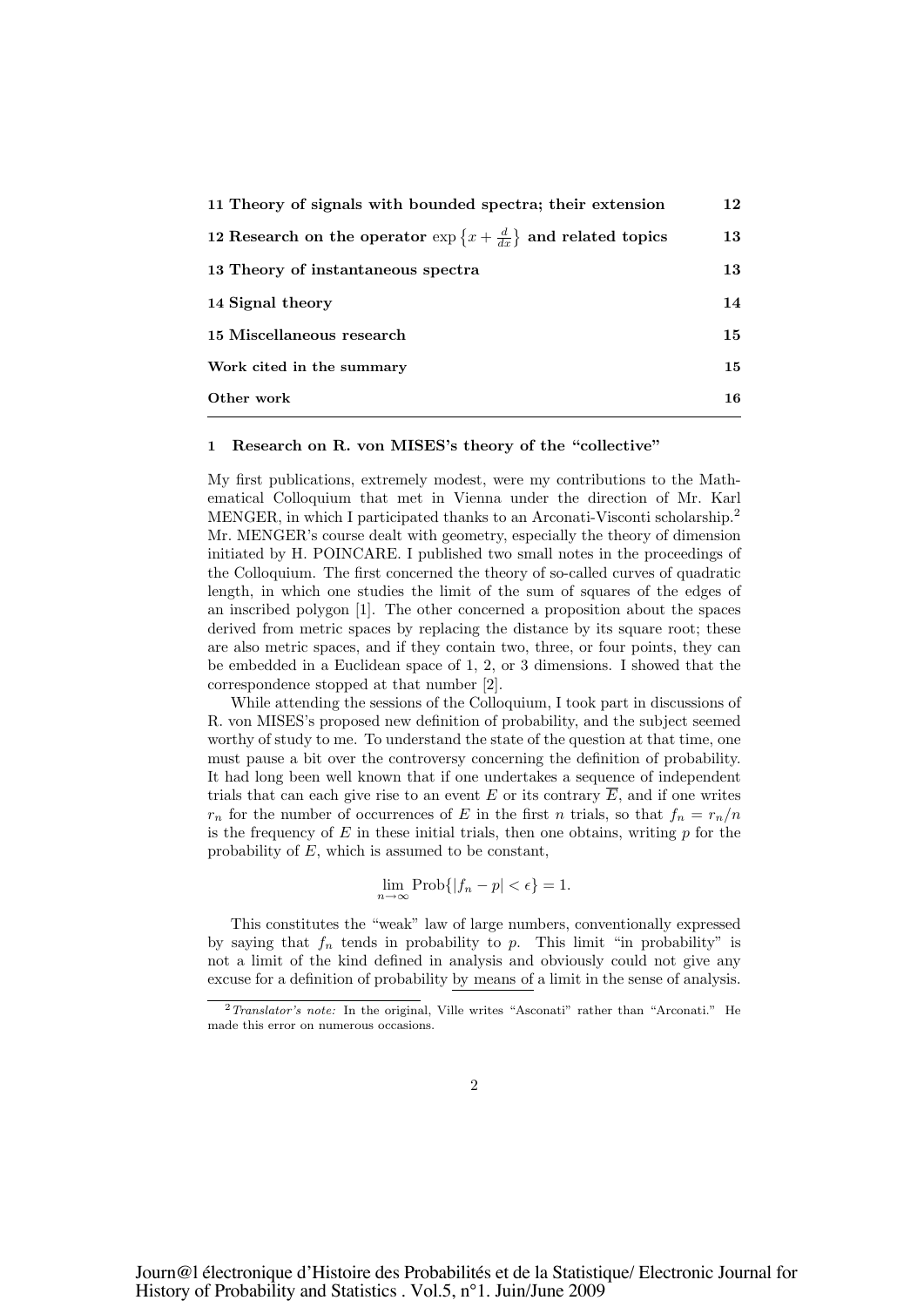This situation changed completely when CANTELLI, using the results of E.  $BOREL's$  famous article on denumerable probabilities,<sup>3</sup> known as the "mémoire de Palerme," succeeded in showing that

 $\lim_{n\to\infty}\text{Prob}\{|f_n-p|<\epsilon\ \text{ and } |f_{n+1}-p|<\epsilon\ \text{ and } |f_{n+2}-p|<\epsilon\ \text{ and }... \text{ ad inf.}\}=1,$ 

making it appear that the probability of the event

$$
\lim_{n \to \infty} f_n = p,
$$

the limit now being in the sense of analysis, was equal to one.

Mr. von MISES then proposed the following two-part definition of probability:

 $1°$ ) If we undertake a sequence of independent trials, the frequency of E tends to a limit.

 $2^{\circ}$ ) By definition, this limit is the probability of E.

The first part is an assertion having the same properties as a law of nature; the second is a definition in the proper sense of the term. Mr. von MISES's definition was completed by this condition:

 $3°$ ) The limit p is not changed if one selects from the sequence of results of the trials an infinite partial sequence, using a "choice procedure" that decides whether to choose or omit a result based only on the values of preceding results.

1◦) was called the axiom of the limit;

3◦) was called the axiom of choice procedure.

The probability calculus thus became the study of the properties of certain sequences, those satisfying the axioms. R. von MISES called these sequences collectives. The axiom of choice procedure permitted the exclusion of regular sequences such as

```
E \ \overline{E} \ E \ \overline{E} \ E \ \overline{E} \ \ldots \ldots
```
in which the frequency of  $E$  is obviously 0.5, but in which the value of the limit changes if one implements the very simple choice consisting of keeping only every second term.

R. von MISES's axioms were obviously contradictory, because he considered all choice procedures, which form a set with the cardinality of the continuum. The restriction that a choice should only take account of the preceding results was insufficient; there was no sequence satisfying his axioms.

So A. WALD, a participant in the Colloquium, proposed to limit the choice procedures to a countable number, which he could do by saying

A collective in a deductive theory, which itself has only a finite number of axioms and consequently permits us to formulate only a countably infinite number of choice procedures, is a sequence such that. . . .

 $3$ Translator's note: Les probabilités dénombrables et leurs applications arithmétiques. Rendiconti del Circolo matematico di Palermo 27:247–270, 1909.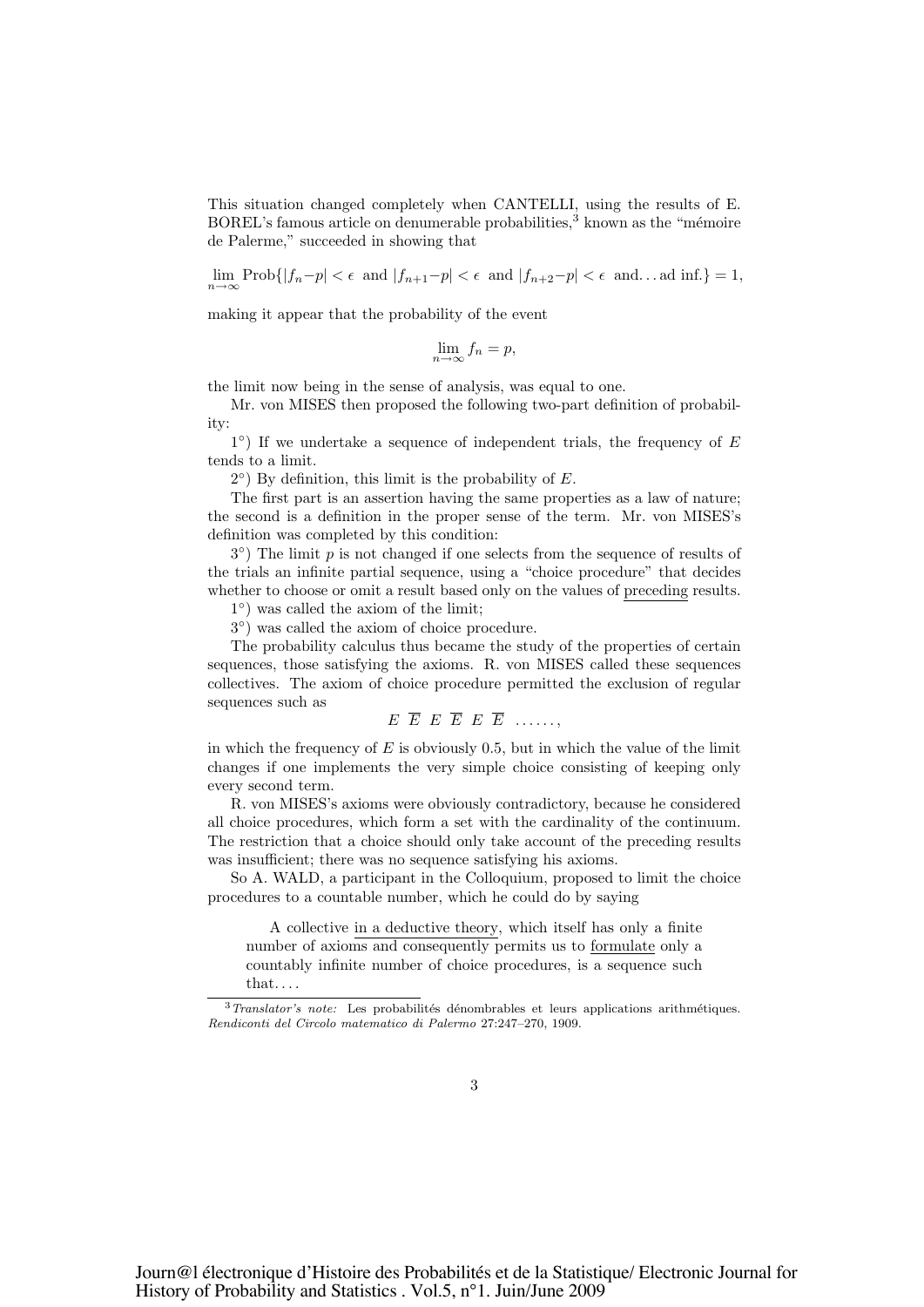The axioms became noncontradictory, for the following simple reason:

If we represent an infinite sequence by a point on the segment  $(0, 1)$ , the probability law that the sequence satisfies defines a countably additive measure on the segment. One can associate with every choice procedure the points representing the sequences for which the axiom of choice procedure is not satisfied. This set has measure zero with respect to the measure considered. Because we are considering only a countable set of choice procedures, we are excluding from the segment only a set of measure zero; the complementary set is not empty, and there is no contradiction.

The issue seemed to be settled. It appeared possible to consider sequences, defined starting with the deductive theory of "Principia Mathematica" for example, which would have the properties of a random sequence—for which it would be impossible, by the most ingenious manipulation, to modify the limiting frequency.

I then asked myself the following question. We are given this:

Saying that a sequence of results enjoys a certain property with probability equal to one comes down to saying that the sequences not enjoying that property are represented by the points belonging to a set of measure zero.

It seems that the demonstration of the first assertion consists of covering the set of points representing sequences not enjoying the property with a set of measure zero. This being acknowledged:

Do there exist sets of measure zero that one cannot cover with sets of measure zero defined by the choice procedures?

In other words, do there exist properties provable in the classical theory but not provable in the sense of R. von MISES (as completed by the work of A. WALD)?

I was able to show that this was the case, i.e., that the category of sets of measure zero defined as sets of points representing sequences that do not satisfy an axiom of choice procedure is not large enough to cover all the sets of measure zero. It is obvious that the sets of measure zero, countably infinite in number, associated with a countably infinite number of choice procedures, cannot cover all the sets of measure zero, but it is less obvious that there exists a set of measure zero independent of the choice procedures, such that no matter what infinitely countable set of choice procedures is adopted, one cannot cover it with sets of measure zero associated with these choice procedures.

I was guided in my search for a proof by LIOUVILLE's method of showing that there exist nonalgebraic numbers; I considered not sequences where the frequency was divergent but those where the frequency converged too rapidly. Once I found the proof, I was able assert a very simple result:

To find a set of measure zero not coverable by the sets defined by R. von MISES, it suffices to consider the sequences in which  $f_n$ converges to p unilaterally. They can be collectives in the sense of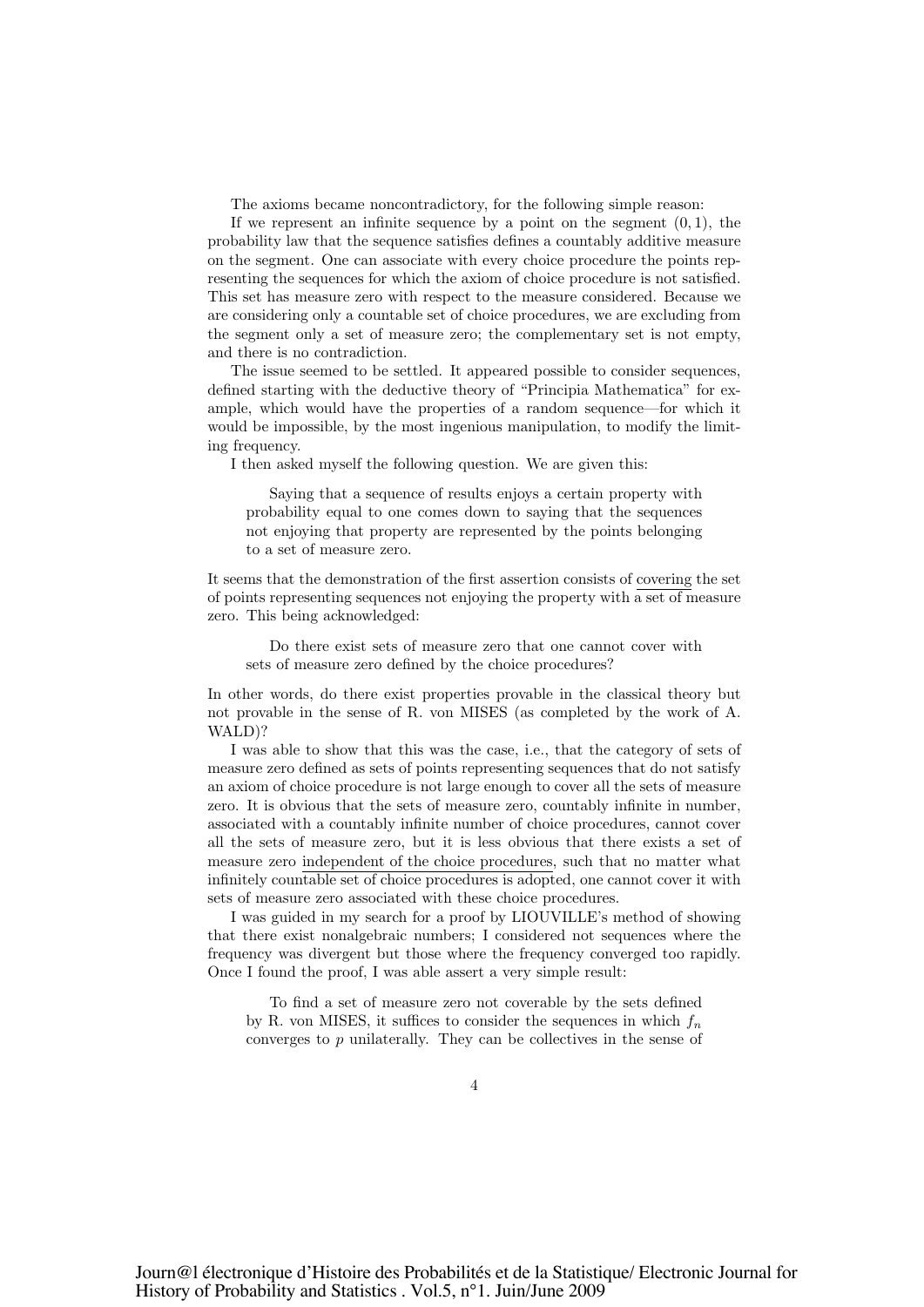R. von MISES while possessing a peculiarity that the probability calculus excludes.

# 2 The notion of martingale

I proposed the preceding results to M. FRECHET as a thesis topic, and he was willing to accept it. I then proposed to replace R. von MISES's axioms with axioms that did not have the important gap I had brought to light. I noticed that the impossibility of changing the frequency could be interpreted as the impossibility of winning in a fair game using a martingale that excludes certain trials; I wondered if it would be possible to go farther by generalizing the martingale to permit continuous redistribution of the stakes. I had been struck by a result of LAPLACE, according to which a gambler playing heads and tails with a biased coin can gain an advantage on the first two flips with a judicious distribution of the stakes, using the information that the coin is biased but not knowing to which side. 4

So I assumed that you start a game of heads and tails with a sum of money equal to unity, and before each flip you have the opportunity to redistribute the money you have at your disposition at that point depending on how the previous flips have come out. By the results I had obtained previously, going farther than R. von MISES's methods required being able to take advantage of fairly vague information, such as

In the sequence of draws, the frequency will tend to 1/2 from one side, but we do not know which, nor from what point onward.

I realized that knowledge of any set of measure zero in which the point representing the sequence was located would permit the construction of a strategy that would win an amount of money exceeding any given limit. So I proposed substituting the notion of "martingale" for that of "choice procedure." Contradiction would be avoided if one talked about the (countable) set of assertable martingales, and one would achieve consistency with the set of assertable sets of measure zero, which was not the case with R. von MISES's theory.

I generalized the notion of martingale, which emerged as a very valuable tool for proof. Here is a simple example.

In BERNOULLI trials with probabilities  $p$  and  $q$ , it is very easy to give a strategy guaranteeing one will have

$$
\frac{r!(n-r)!}{(n+1)!}p^{-r}q^{r-n}
$$

 $4$ Translator's note: In his Essai philosophique sur les probabilités, Laplace pointed out that a coin with a small unknown bias has a slightly elevated chance of producing two heads (or two tails) in two flips. For example, if the coin has probability 0.55 of coming up heads under hypothesis 1 and probability 0.45 under hypothesis 2, and both hypotheses have probability 1/2, then the probability of two heads is 0.2525 instead of 0.25. A gambler who is allowed to bet on heads at even odds can take advantage of this by betting \$1 on heads on the first flip and then betting \$2 or \$0 on the second, depending on whether the first came out heads or tails. The expected value of his net gain is  $3 \times 0.2525 - 1 \times 0.7475 = $0.01$ .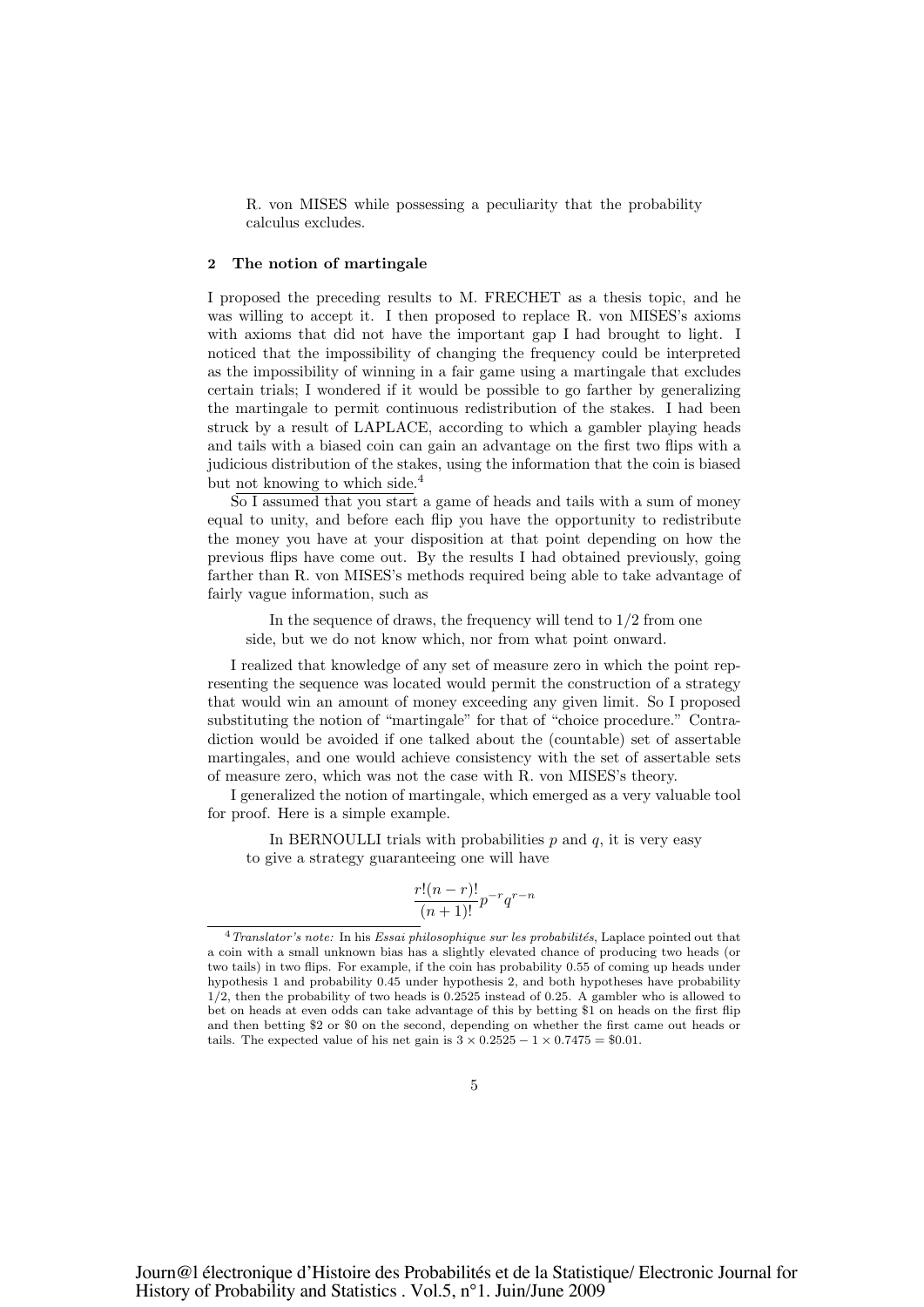at the end of the *n*th trial,  $r$  being the number of times the event of probability p happens.<sup>5</sup> This expression is therefore bounded.<sup>6</sup> STIRLING's formula permits us to deduce from this the strong law of large numbers and even the fact that  $r/n-p$  tends to zero at least like  $\sqrt{(\log n)/n}$ .

I was also able to demonstrate, using the idea of a martingale, the following proposition that had been announced by KOLMOGOROV without proof:<sup>7</sup>

A necessary and sufficient condition for the number r of successes in a sequence of BERNOULLI trials to satisfy

$$
|r-np|<\phi(n)\sqrt{2npq}
$$

from some point onward with probability 1, where  $\phi(n)$  is the sequence of values taken for integral t by an increasing function  $\phi(t)$ , is that the integral

$$
\int \phi e^{-\phi^2} \frac{dt}{t}
$$

converges as t tends to  $\infty$ .

This idea of a martingale also turned out to be useful to other researchers. I was calling mathematicians' attention to an idea that existed already, because the word existed, but had not been considered important. The idea was taken up by J. L. DOOB, who speaks about it in these terms: "Although many authors had derived many martingale properties, in various forms, Ville was the first to study them systematically, and to show their wide range of applicability."<sup>8</sup>

The results of the studies mentioned above were published in various notes in the Comptes Rendus and collected in the thesis that I defended in 1939 [4]. This thesis, with some additional material, became a book in the collection "Monographies des Probabilités," edited by Mr. E. BOREL [5].

#### 3 Contribution to the theory of strategic games

Before I defended my thesis, I was charged by Mr. E. BOREL with writing up the lectures he gave at the Sorbonne on the theme of games of chance. Mr. E. BOREL called to my attention the article by J. Von NEUMANN in the

<sup>&</sup>lt;sup>5</sup>Translator's note: If we have seen r heads and  $n-r$  tails, we bet the fraction  $(r+1)/(n+2)$ of our current capital on heads on the next trial and the rest on tails. Our capital is then multiplied by  $(r+1)/(n+2)p$  if heads happens, by  $(n-r+1)/(n+2)q$  if tails happens. Ville's formula follows by induction, assuming that the initial capital is 1.

 $6$ Translator's note: The expression is the gambler's capital after the nth trial. By Ville's new principle, no strategy (martingale) will allow the gambler to get indefinitely rich (this is the generalization of von Mises's principle that no choice procedure can change the frequency of heads).

<sup>7</sup>Translator's note: See p. 103 of Ville's book.

 $8J.$  L. DOOB: Application of the theory of martingales, in Le Calcul des Probabilités et ses applications, Editions du C.N.R.S., 1949 (Colloques internationaux du C.N.R.S.).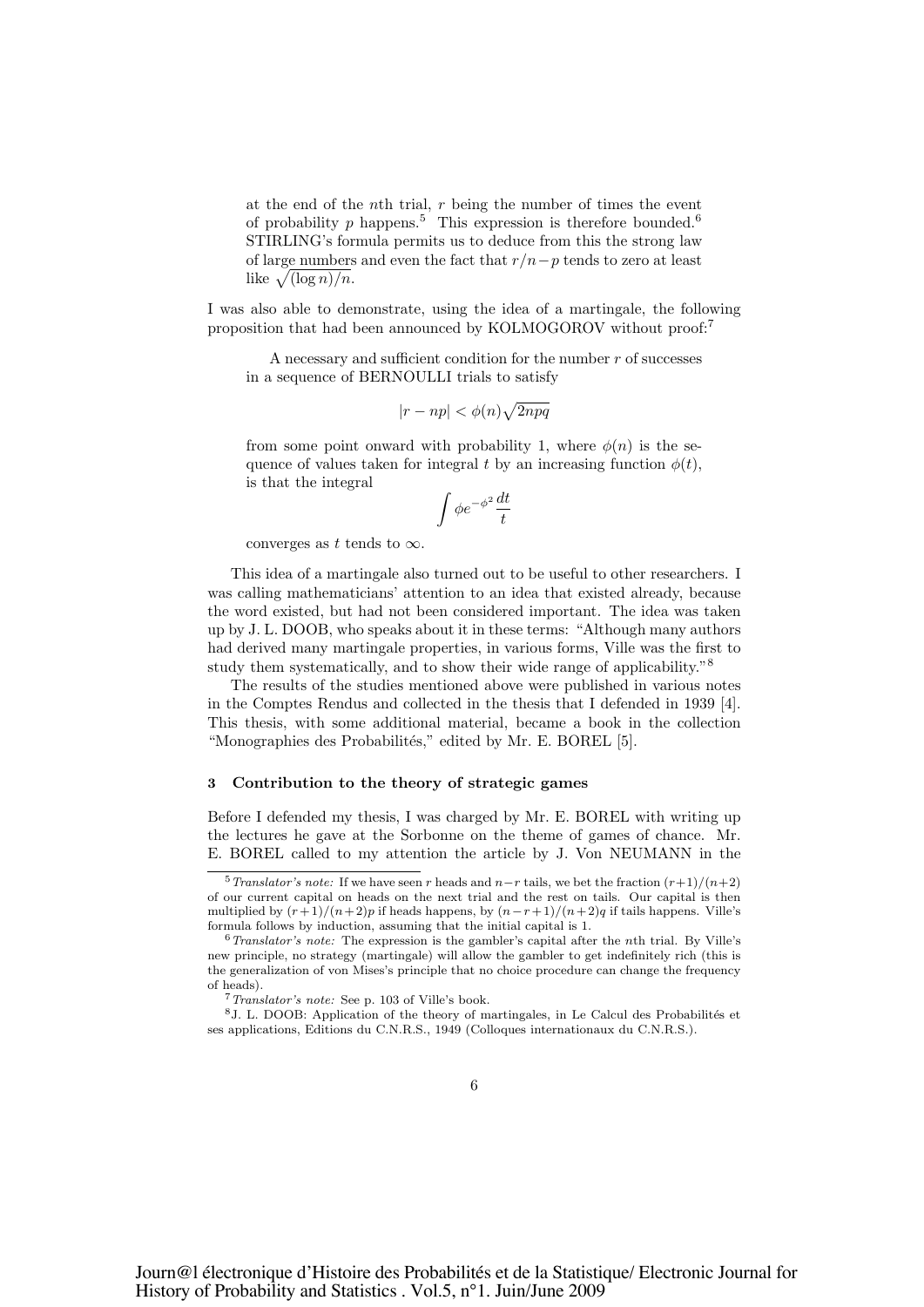Mathematischen Annalen, in which he proved the "Minimax Theorem," which plays a fundamental role in the theory of games involving both chance and the players' abilities. The principles of the theory and the definition of strategy had been formulated by Mr. E. BOREL, but there remained the question of whether the minimum gain for one of the players, the gain he can guarantee himself by maximizing the minimum that he might suppose the other player would allow him, was or was not equal to the maximum gain to which the other player might limit him by proceeding in the same way. In more concise terms, when A's gain G depends on the attitudes of both players, we want to know whether

$$
\max_{\text{(A)}} \min_{\text{(B)}} G = \min_{\text{(B)}} \max_{\text{(A)}} G.
$$

It seemed to me that J. Von NEUMANN's proof did not take account of the real nature of the problem, and I devised a new proof based on the theory of convex sets. The simplicity of this new aspect of the problem allowed me to generalize the theorem to the case where the strategies available to A and B form continuous sets. The relation between the problem of these games and the theory of convex sets, classical since MINKOWSKI, may seem obvious today, but at the time I wrote my note, it was not. I allow myself to cite on this point the opinion of J. Von NEUMANN, speaking about the evolution of the problem:<sup>9</sup>

This connection may now seem very obvious to someone who first saw the theory after it had obtained its present form. . . . However, this was not at all the aspect of the matter in 1921–1938. The theorem, and its relation to the theory of convex sets were far from being obvious, witness the following facts:

(a) In 1921, and thereafter, Borel surmised the theorem to be false or possibly false.

(b) In 1928, I proved the theorem by observing its relation to the theory of fixed points and not yet to that one of convex sets.

(c) In 1935, I generalized it (for the purposes of the theory of prices and production) by an even more explicit use of the fixedpoint method.

(d) It took ten years after my original proof, until J. Ville discovered, in 1938, the connection with convex sets.

(e) Even now, this connection does not tell the entire, or the simplest, story about the theorem, as the work since 1945 of S. Kakutani, J. Nash, G. Brown, and myself shows.

I have subsequently worked on the theory of games only incidentally, in lectures given at the Institut Henri Poincaré, where I showed in a simple way

 $9$  Translator's note: Communication on the Borel notes, *Econometrica* 21(1):124–125, January 1953. Von Neumann was writing in response to a note by Fréchet that made a case for the importance of Borel's work on game theory. While reacting negatively to this (he had done his own work without knowing of Borel's), von Neumann went out of his way to praise Ville. Von Neumann wrote in English, and Ville quotes the English.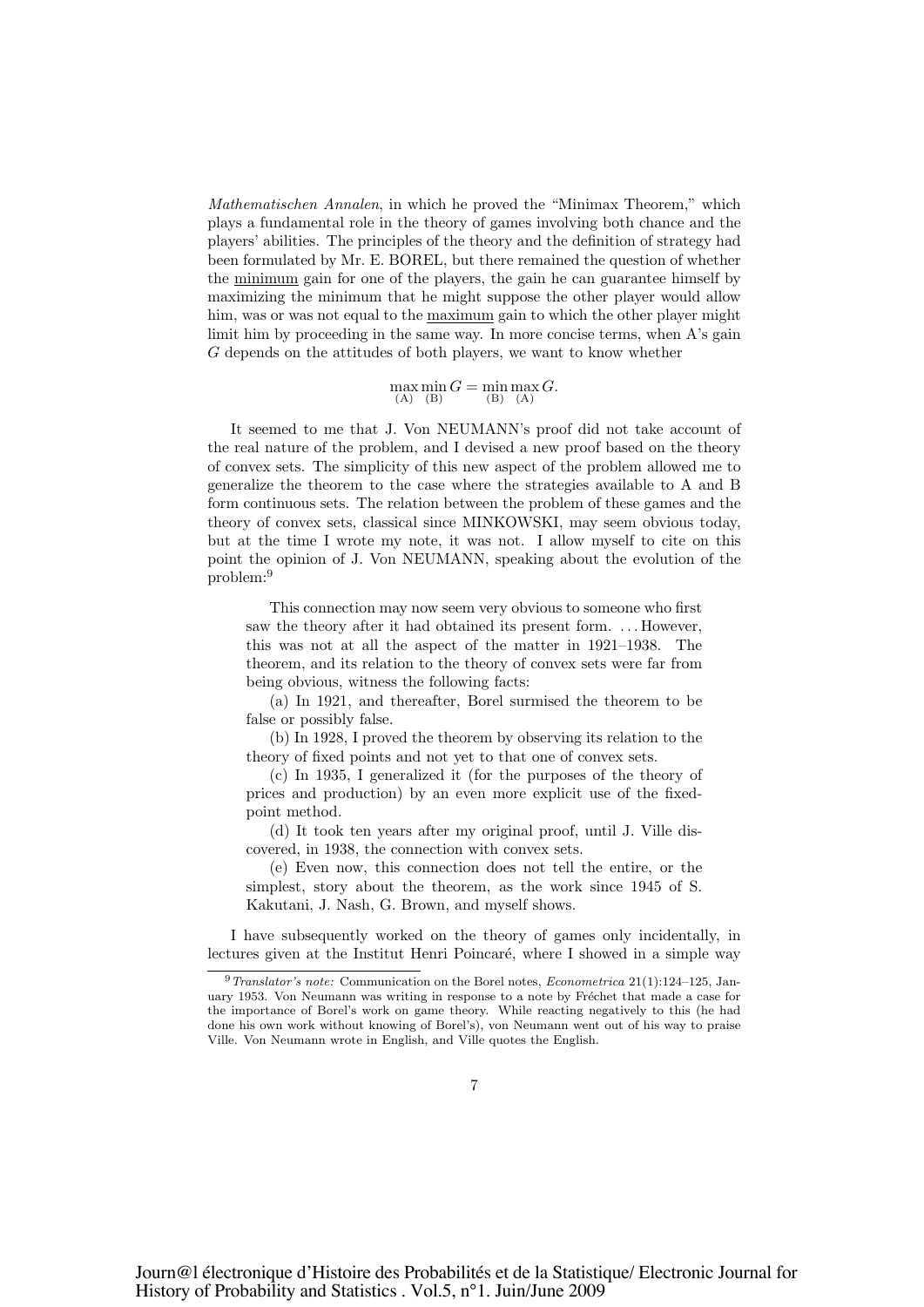that the Minimax Theorem does not wrap up the question, even in a perfectly determined game like chess, because while it does show a perfect player how to play best against another perfect player, it does not give a perfect player the means to take maximum advantage of an imperfect player [6].

## 4 Research on the definition of entropy in information theory

Having had to learn information theory in connection with problems of electrical communication, I was displeased to see that the entropy

$$
H = -\sum p_i \log p_i
$$

of a set of probabilities  $p_1, p_2, \ldots, p_n$  was introduced a priori.<sup>10</sup>

It was well known, obviously, that this function  $H$  had served statistical thermodynamics very well, and experience had also shown it to be useful in transmission problems, but I could not see the exact meaning of the expression. I tried to interpret it as the minimum number of binary trials needed to discover the state of a system that can take  $n$  states with the given probabilities, and I showed that if you take the logarithms to base 2, this average number does in fact fall between  $H$  and  $H + 1$ . Because M. SCHUTZENBERGER had also undertaken the same investigation, we put the results together in a joint note in the Comptes Rendus [7].

In my search for another interpretation, I was inspired by the existence of machines that generate random binary digits, used in so-called Monte-Carlo methods of computation. The problem of generating a very long sequence that has the properties of a sequence of outcomes in the game of heads or tails is already a quite difficult technical problem, because approximate cycles are difficult to avoid. So if one needs a sequence of draws with probabilities  $p$  and  $q$ different from 1/2, it is too extravagant to imagine constructing a machine that provides this sequence directly; one should use an existing machine by coding its output appropriately. I showed that the average number of draws from the "standard" needed to obtain an element of a sequence of draws that should be provided by the probabilities

$$
p_1, p_2, \ldots, p_n, \ldots
$$

was precisely  $H$ .

This result brought my attention to the importance of the geometric mean for certain questions in probability. In fact,  $H$  is just the logarithm, with the sign reversed, of the geometric mean of the probability of the event that happens.<sup>11</sup> I was then able to show that the degree of verification of a statistical hypothesis is measured not by the probability of the event that has happened but by the deviation from its mean value (in the sense of geometric mean) of the probability

<sup>10</sup>See for example C. SHANNON: Mathematical Theory of Communication.

<sup>&</sup>lt;sup>11</sup> Translator's note:  $e^{-H} = e^{\sum p_i \log p_i} = \prod p_i^{p_i}$ .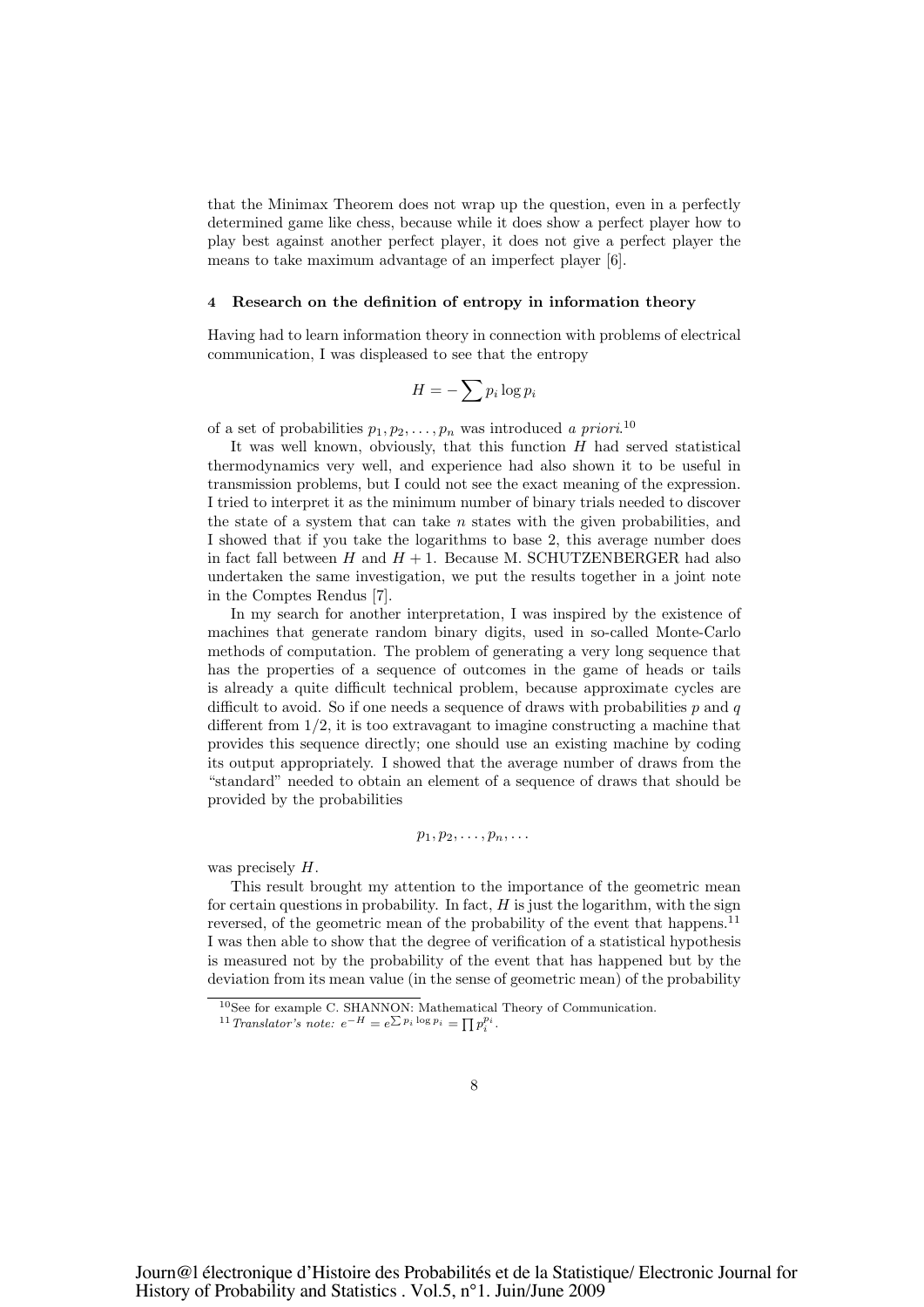of the event that has happened. Thus it is not necessarily the hypothesis that gives the event the greatest probability that is best verified.

The results mentioned above were exposited in the lectures I gave at the Institut Henri Poincaré [6].

## 5 Theory of electrical networks

On the purely technical side, I worked on propagation along cables with irregular impedances [21], the phenomena of echoes and lags [22], and the combination of linear networks. Although its purpose was essentially didactic, I highlight the article on the synthesis of an impedance, where I put together results from CAUER, PILOTY, LEROY, and where I introduced a new method of presentation to bring the question within the grasp of technicians. This method allows the use of results on HURWITZ's theory of polynomials that are hardly classical. I showed that the inequality

# $|\arg Z(\lambda)| \leq |\arg \lambda|$

is satisfied by a function  $Z(\lambda)$  of a complex variable that is positive in the sense that  $Z(\lambda^*) = [Z(\lambda)]^*$ , and  $\text{Re }\lambda > 0$  implies  $\text{Re }Z(\lambda) > 0$ . The proof uses the physical meaning of the condition. I also showed that if  $h(\lambda)$  is a HURWITZ polynomial and if  $\rho_1$  and  $\rho_2$  are complex numbers of modulus 1, then the equations  $h(\lambda)+\rho_1h(-\lambda)=0$  and  $h(\lambda)+\rho_2h(-\lambda)=0$  have their roots on the purely imaginary axis, and these roots are intermingled. This allows one to show that every reactance (nondissipative impedance) is the quotient of the even and odd parts of a HURWITZ polynomial [8].

# 6 Bringing information theory into the formation of probability assumptions

My most recent work is in information theory, which I think should transform the probability calculus. In a lecture to the Congrès de Philosophie des Sciences, Paris (1949) [9], I explained the viewpoint that seems to me to emerge from the development of this young theory.

Consider the information that one learns that the true values of the probabilities of an event and its contrary are  $P$  and  $Q$ , whereas one had previously believed them to be  $p$  and  $q$ . I defined the "value" of this information by the expression, always positive or zero,

$$
I = P \log \frac{P}{p} + Q \log \frac{Q}{q}.
$$

This gives the information "the event happened" the value  $log(1/p)$ , which becomes larger as  $p$  is made smaller. Because  $I$  is a measure of the advantage knowledge of the event's happening gives a gambler, these definitions provide a practical vision of reality.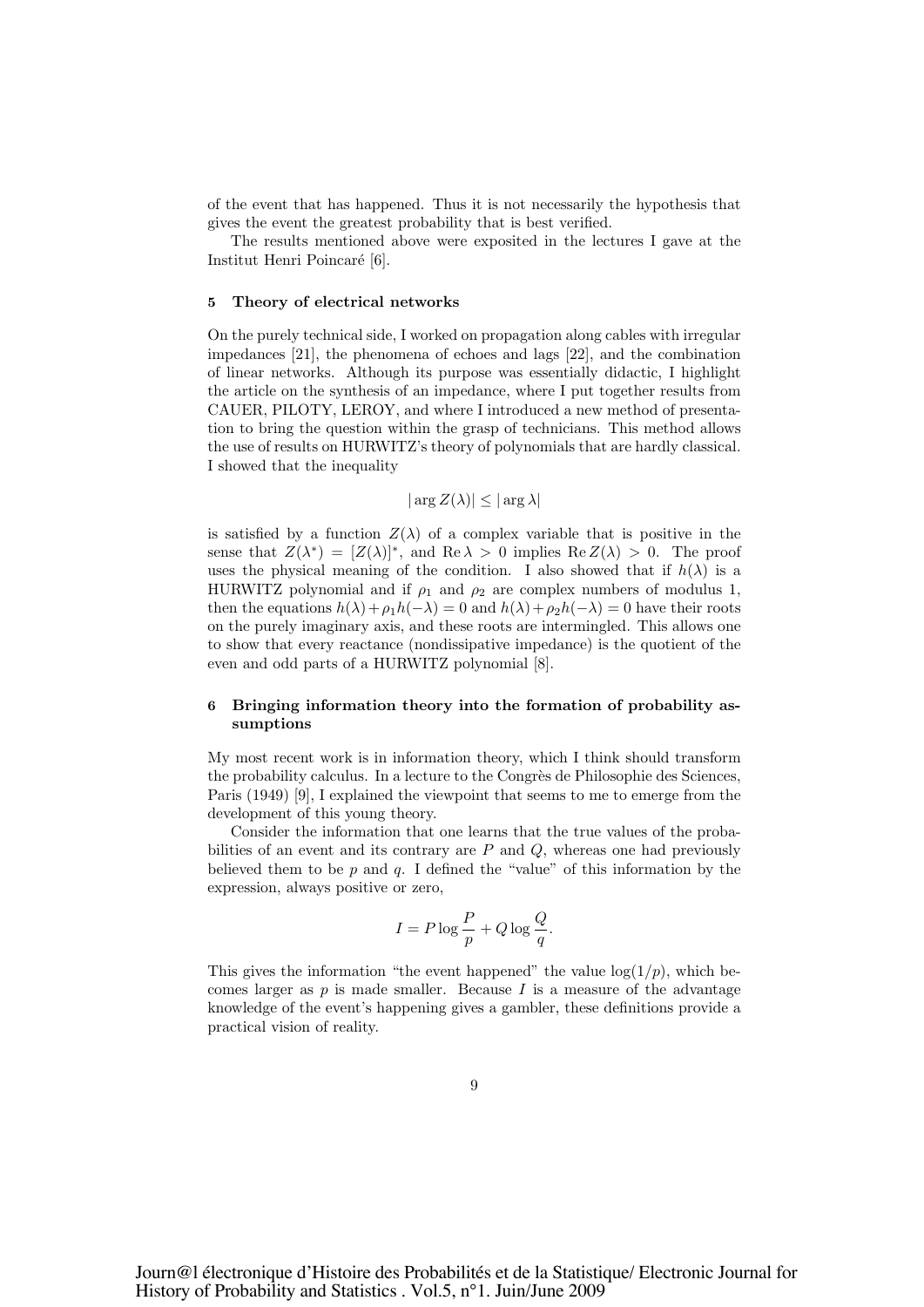They also permit the study of another question. Supposing p and q are given, one can evaluate the mean value of the information provided by the happening or failing of the event:

$$
p \log \frac{1}{p} + q \log \frac{1}{q} \le \log 2.
$$

It is events that are equally probable for which that information has the greatest value. To put it a different way, it is trials that have one chance in two to succeed that are the most instructive. If  $p \neq q$ , there is a remainder

$$
\log 2 - p \log \frac{1}{p} - q \log \frac{1}{q}
$$

not found in the information about the event. I proposed to attribute this remainder to the information in the formation of the probability assumption. This allows the reestablishment of complete symmetry between two operations, prediction and making the assumption. We see in particular that the assumption  $p = q = 0.5$ , which corresponds to the most instructive experiment, is consequently the one that is never confirmed or disconfirmed as a probability assumption.

These considerations were developed in the lectures I gave at the Institut Henri Poincaré, in the chapter on probabilities and frequencies  $[6]$ . This is an effort to liberate the probability calculus as much as possible, from a foundational point view, from the notion of frequency. The goal is to base the probability calculus on direct interpretation of results. With these ideas, I succeeded in clarifying the following paradox: if tails have probability 0.501 and heads probability 0.499, and if tails come up a thousand times in a thousand flips, we are not satisfied, even though this is the most likely sequence of a thousand results. I have clarified the paradox without evoking either frequency or BERNOULLI's theorem.

# 7 Contribution to the definition of correlation coefficients

In addition to lecturing on classical topics at the Universities of Poitiers and Lyon, I have given some lectures where I have tried to introduce some personal results.

At the College of France in 1942, I gave a course on statistical correlation (PECCOT Foundation<sup>12</sup>). It was not published, but I have taken up and completed some of the results in lectures at the Institut de Statistique at the University of Paris [10].

In my course on matrix analysis, I generalized multiple and partial correlation from the case where it is relative to a single unknown variable, i.e., the case of the form

$$
R_{1\cdot 23\ldots n} \qquad R_{1\cdot 2(34\ldots n)}.
$$

<sup>&</sup>lt;sup>12</sup>Translator's note: The Peccot Foundation awards a prize to a young mathematician annually. The recipient lectures on his work at the College of France. Ville gave his lecture in the first semester of the 1942–1943 academic year.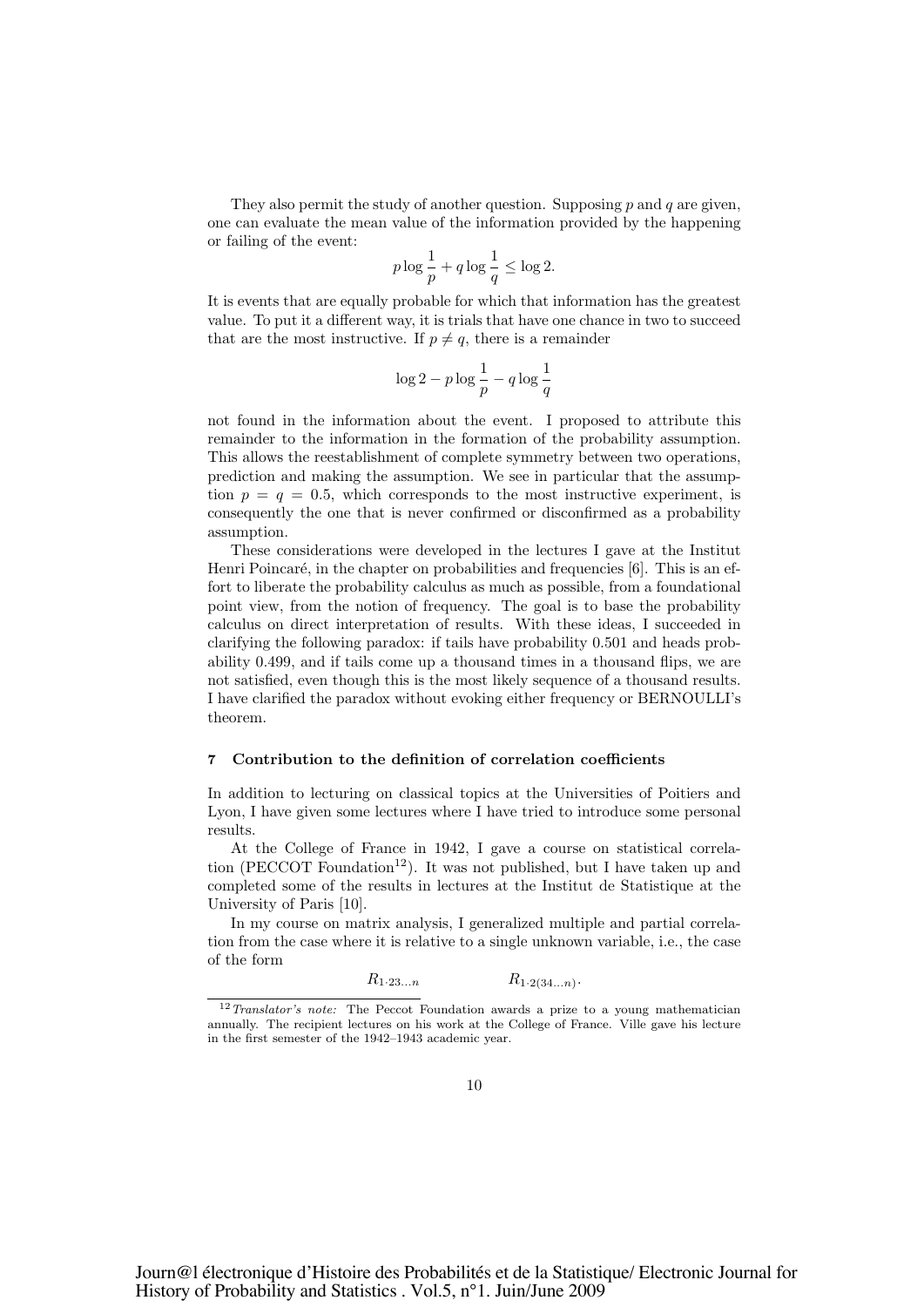By appropriately interpreting matrices extracted from the variance-covariance matrix, I defined coefficients of the form

$$
R_{\alpha\cdot\beta} \qquad R_{\alpha\cdot\beta(\gamma)},
$$

where  $\alpha$ ,  $\beta$ , and  $\gamma$  are groups of indices for the variables.

# 8 Teaching matrix algebra

In the exposition of matrix theory [10], I introduced a new notation, in which  $\Psi$ represents a parallelepiped of contravariant vectors, and  $\Phi = \Psi^{-1}$  represents the dual parallelepiped of covariant vectors, which allows us to express any matrix A in the form of a product

 $A = \Phi_1 \Psi_2$ 

and any linear operator in the form

$$
\mathcal{T}=\Psi_3\Phi_4.
$$

The theory of transforming coordinate systems becomes immediate, because  $\mathcal{T}$ 's matrix in the coordinate system  $\Psi$  is

$$
A=\Phi T\Psi,
$$

while the operator with coordinates A in the coordinate system  $\Psi$  is

$$
\mathcal{T}=\Psi A\Phi.
$$

Apparently for the first time, I interpreted the operator associated with a variance-covariance matrix in this way, and I showed what group of transformations leaves that operator invariant. This is useful in regression theory, where the classical expositions are vague about the coordinate system of the deviations.

### 9 Teaching Boolean algebra

I gave a course on Boolean algebra that emphasized the solution of Boolean equations, a subject that seems to be neglected in classical expositions but is of great importance in the theory of logical machines. At the end of the course I added some ideas about lattices, and I showed how the classical theorem of logical intuitionism

Triple negation is equivalent to simple negation (even though double negation is not equivalent to affirmation).

can be interpreted using a distributive lattice without complementation.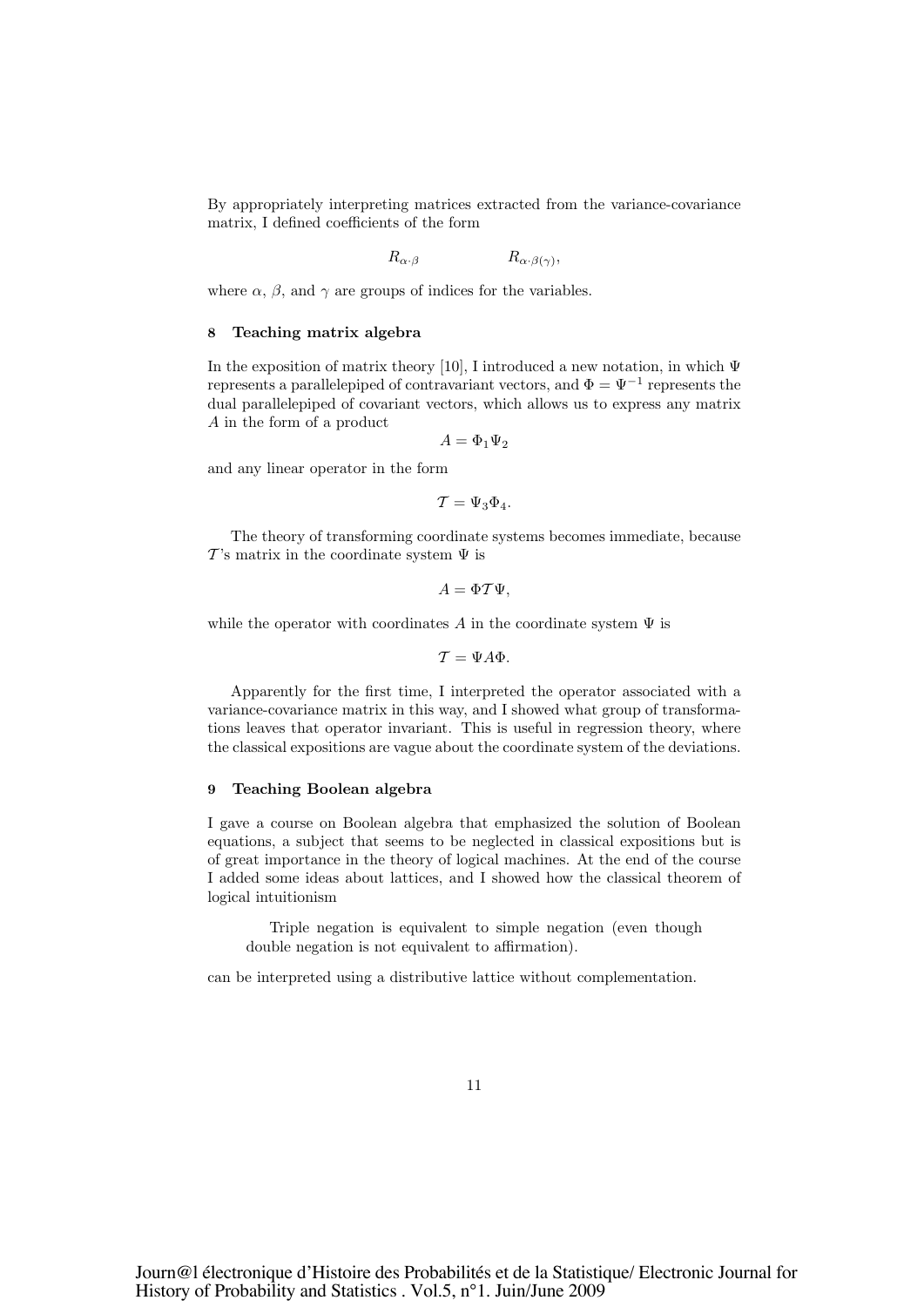### 10 Contribution to the theory of price indices

As part of my teaching at the University of Lyon, I investigated the theory of price indices. I showed that one can compare two situations, one where goods are sold in quantities  $q_i$  at prices  $p_i$ , the other where the same goods are sold in quantities  $q'_i$  at prices  $p'_i$ , while distinguishing two elements in the variation of the value  $\sum p_i q_i$ , one corresponding to changes in the standard of living, the other to changes in the value of money. The proportions of the two elements vary between limits that can be calculated in some cases from the numbers  $p_i, q_i, p'_i, q'_i$ . I deduced conditions for the existence of a utility function from this theory, using considerations that involve the conditions for integrating a PFAFF form  $[12, 13]$ .<sup>13</sup>

#### 11 Theory of signals with bounded spectra; their extension

In connection with my technical work, I had to concern myself with signals with bounded spectra, i.e., functions  $s(t)$  for which the FOURIER transform is zero outside a certain interval of frequencies. If the interval of frequencies is  $(-f_s, +f_s)$ , then the signal is known to be completely determined by its instantaneous values at time points in an arithmetic progression with common ratio  $1/2f_0$  (Sampling Theorem<sup>14</sup>). I studied various properties of these signals, showing how they could all be derived from the fundamental proposition that the integrals of  $s(t)$  and  $s^2(t)$  are expressed exactly by the sums that one substitutes for them when calculating by the method of rectangles, provided the distance between the successive equidistant points is less than  $1/2f_0$ . I extended the theory to signals with bounded analytical spectrum, i.e., spectra of the form  $\Psi(t)$  with  $\Psi(t)$  a holomorphic function of t in the domain Im  $t > 0$ .

I also considered the problem of analytically extending a signal with bounded spectrum. Being an analytic function, such a signal can theoretically be calculated for  $t > 0$  if one knows the values for  $t < 0$ , but WEIERSTRASS's method of analytical extension is physically inadequate. I started from the following idea:

Because the signal is completely determined by its ordinates at intervals of  $1/2f_0$  in the interval  $(-\infty,\infty)$ , one should be able, by tightening the grid in  $(-\infty, 0)$ , to define it sufficiently to be able to calculate the extension from those ordinates, defined for negative abscissas in an arithmetic progression. In fact, using the interval  $1/6f_0$ , I showed that the extension was possible by a procedure that uses only discrete sequences of abscissas. I also undertook to define a linear operator for the extension, which could be implemented in a prediction network, and I showed the structure of the operations needed, a sequence of filters and

 $13$  Translator's note: The contribution of this article has been analyzed by François Gardes and Pierre Garrouste in "Jean Ville's contribution to the integrability debate: The mystery of a lost theorem," History of Political Economy, 38(supplement):86–105, 2006.

 $14$  Translator's note: In English in the original.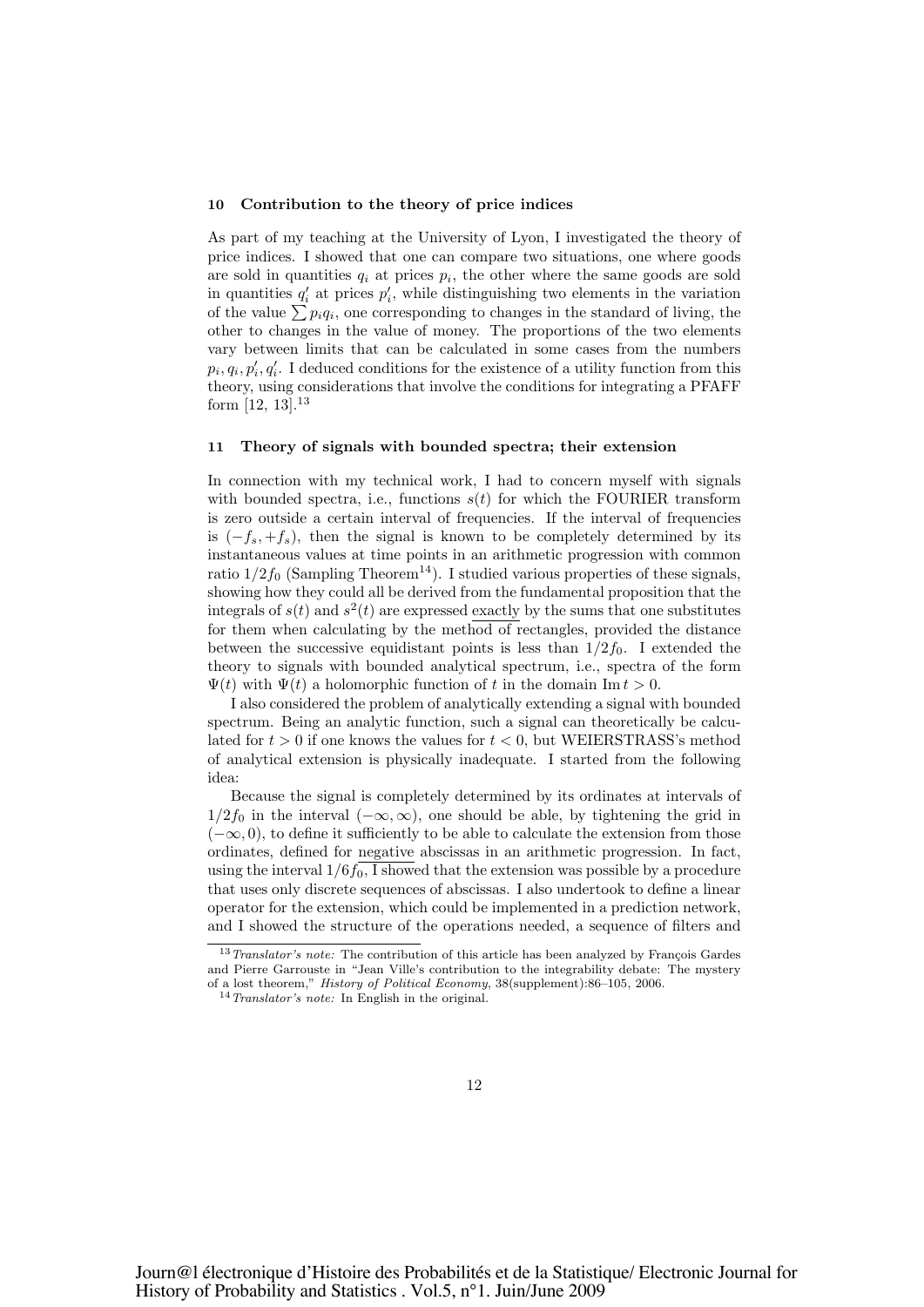modulations. In other words, I defined a linear functional

$$
\mathcal{F}\binom{s(t)}{t < t_0} = s(t_0 + h) \qquad h > 0
$$

by a sequence of operations that suppress frequencies or instantaneous values [14].

# 12 Research on the operator  $\exp\left\{x + \frac{d}{dx}\right\}$  and related topics

It is well known that the operator  $d/dx$ , which differentiates, and the operator x, which multiplies by  $x$ , have a simple commutation law when applied to functions  $f(x)$  with infinitely many derivatives. I considered the operator defined formally by

$$
\exp\left\{x+\frac{d}{dx}\right\}
$$

and developed it in a series. I showed that the operation results in the geometric mean of the results obtained by separately applying the operators

$$
\exp\{x\} \cdot \exp\left\{\frac{d}{dx}\right\}
$$
 and  $\exp\left\{\frac{d}{dx}\right\} \cdot \exp\{x\}.$ 

I used this result to discuss SCHRÖDINGER's equation. In classical mechanics, we can associate with the joint distribution  $F(q, \dot{q})$  of q and  $\dot{q}$  (position and velocity) a characteristic function

$$
\phi(u,v) = \int \exp\{uq + v\dot{q}\} F(q,\dot{q}) dq d\dot{q},
$$

from which one can recover  $F(q, \dot{q})$ . In wave mechanics, we have not F but a wave function  $\Psi(q)$  playing almost the same role, but with the difference that if position is associated with q, velocity is associated with the operator  $d/dq$ , so that to obtain the distribution of two variables (in the rectangular case) starting with a function of one variable  $\Psi(q)$ , we must use a trick. I proposed looking for a characteristic function and defining it as

$$
\mathcal{M}\exp\{i(up+vq)\} = \int \Psi^* \exp\left\{uh\frac{d}{dq} + ivq\right\}\Psi dq.
$$

Thus we use the operator mentioned earlier. We obtain in this way a convention that allows the calculation of the distribution of  $p$  and  $q$ , a real function of two variables, starting with  $\Psi$ , a complex function of one variable. The joint distribution of p and q thus obtained is consistent with HEISENBERG's uncertainty relation, which allows us to think that the operator we introduced formally corresponds to a physical reality [15].

This operator has also been useful to me in my work on instantaneous spectra.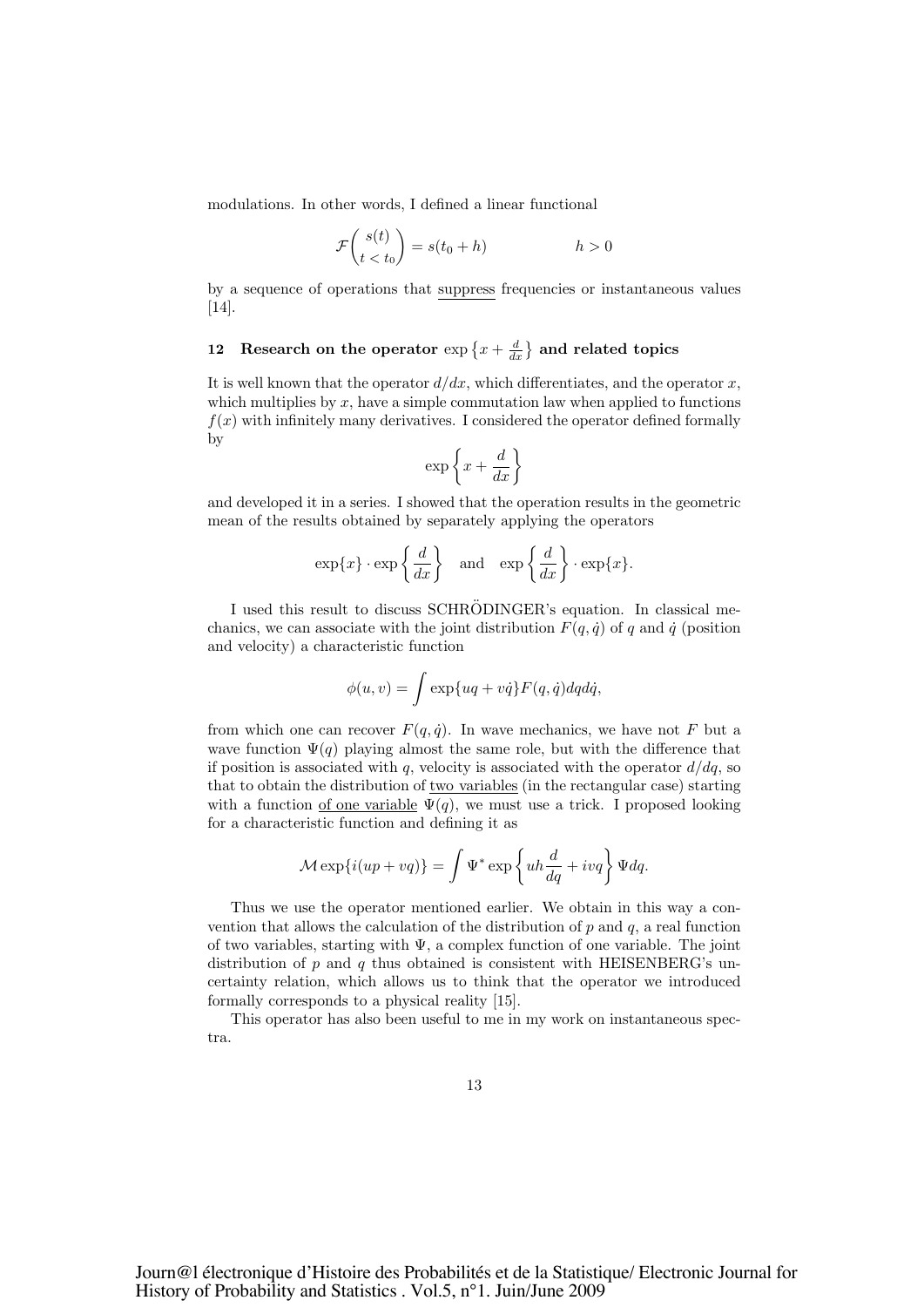### 13 Theory of instantaneous spectra

While studying the theoretical aspect of the demultiplication of frequencies, which consists of associating with a signal  $s(t)$  whose spectrum occupies a certain band of frequencies a signal of the same duration whose spectrum occupies a narrower band, I had to consider the notion of instantaneous frequency. Inspired by GABOR's work in communication theory, I associated with  $s(t)$  the signal in quadrature  $\sigma(t)$  (HILBERT transform), which amounts to considering s(t) as the real part of a function  $\Psi(t)$  of a complex variable t, holomorphic in the upper half-plane. The instantaneous frequency is then the rotation velocity of the argument of  $\Psi(t)$ , so that the demultiplication consists of substituting the real part of  $[\Psi(t)]^{1/n}$  for  $s(t)$ , where n is the demultiplication factor. Thanks to this theory of instantaneous frequency, I was also able to introduce the notion of the signal's instantaneous spectrum. For this I had to use the operator mentioned earlier. On this occasion I also gave the mathematical definition of the envelope of the signal, a notion particularly useful for theoretical calculations. The definitions I gave bring out clearly the nature of the two bands of modulation and the characteristics of the transmission on the unique lateral band  $[16]$ <sup>15</sup>

# 14 Signal theory

As a member of the U.R.S.I.,<sup>16</sup> I was asked to participate in the work of the C.C.I.R. (Comité Consultatif International des Transmissions Radioélectriques), in the section "Waves and Signals." My results on signaling theory were reproduced in the last chapter of my lectures at the Institut Henri Poincaré [6].

A channel's transmission capacity is known to be proportional to the width of the transmission band, and if the channel's equivalent depends on the frequency, it is tied to the curve of the amplitude as a function of the frequency, but this relation has never been spelled out rigorously. I asked the question in precise terms and showed that if the channel's capacity, measured as telegraphic capacity (number of signals discernible in a unit of time), was given by an integral involving a FOURIER transform, the question involved a property of the circulant determinants of a correlation matrix.

In the same line of studies, I served as a consultant at meetings of the C.C.I.F. (Comité consultatif international des téléphones), where I helped draft recommendations for the composition of quadripoles in transitory mode. I also had to study signals with finite duration 2T having the greatest fraction of their energy in a given frequency band. I gave an approximation for such a signal [17]. As for its rigorous determination, I was able to show that it satisfied the integral equation

$$
s(t) = \lambda \int_{-T}^{+T} \frac{\sin(t - u)}{t - u} s(u) du,
$$

<sup>&</sup>lt;sup>15</sup>Translator's note: For information on the influence of Ville's work in this area, see Patrick Flandrin's Time-Frequency/Time-Scale Analysis, Academic Press, 1999.

 $16$ Translator's note: Union Radio-Scientifique Internationale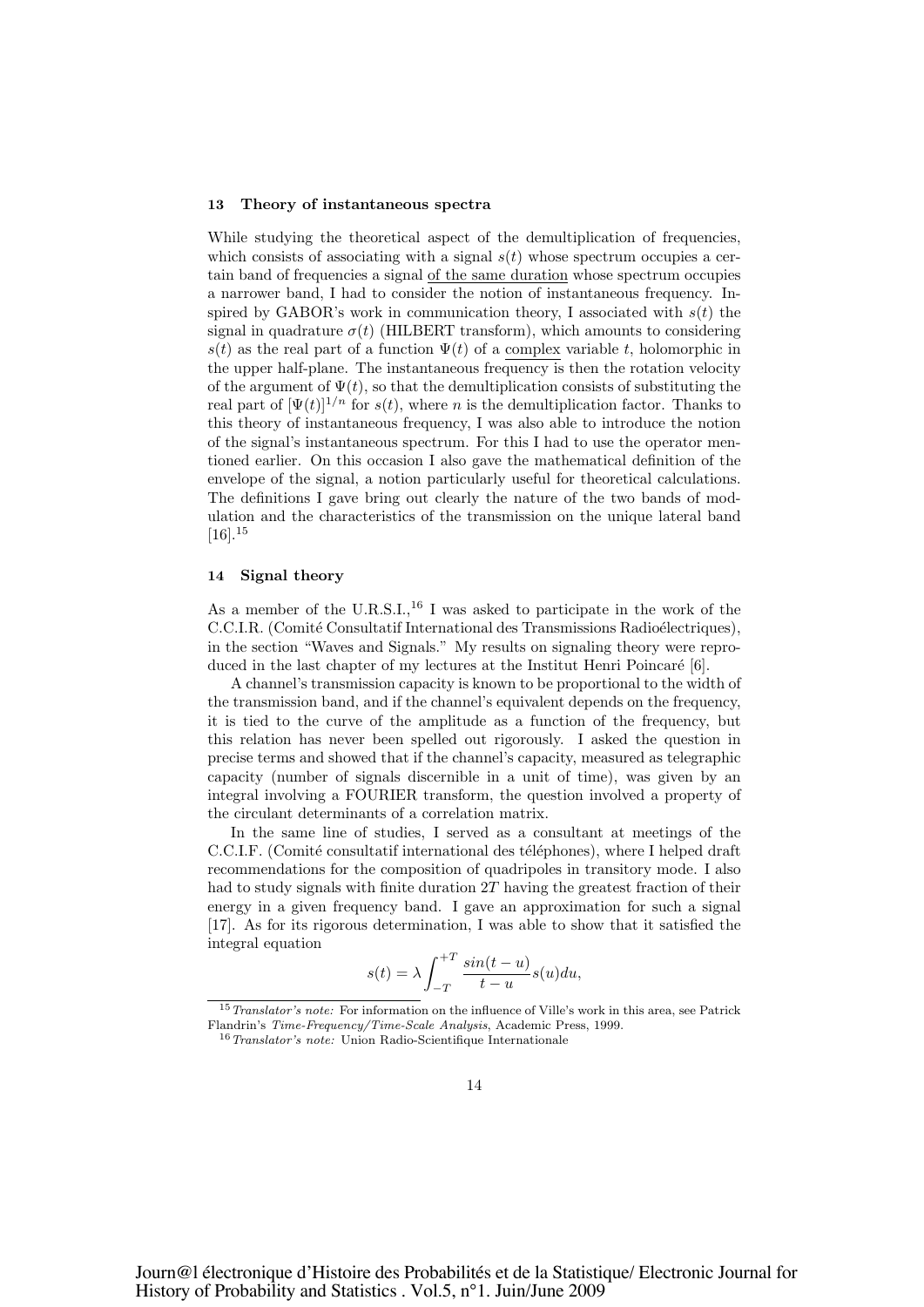and that if it was unique, it was self-conjugate.

## 15 Miscellaneous research

In the field of statistical estimation, I published in 1941 an article dealing with the following problem. Given a distribution  $f(x; \theta)$  depending on an unknown parameter  $\theta$ , estimation of  $\theta$  comes down to choosing  $f(x; \theta)$  from a family of permitted distributions. I studied the conditions under which the choice was invariant with respect to a change of variables affecting  $\theta$  and x and showed that the invariant methods of estimation led to a metrization of the space of distributions [18].

In the field of the classical probability calculus, I studied, given the  $n$  variables  $X_1, X_2, \ldots, X_n$ , the variable

$$
Z = |\pm X_1 \pm X_2 \pm \cdots \pm X_n|
$$

obtained by summing the variables, choosing the signs so that  $Z$  is minimized. Because the choice of signs depends on the values of the variables, and because Z is not an analytic function of the  $X_i$ , the problem is very difficult in its generality. In the case where the  $X_i$  are independent with a uniform distribution, I was able to show that Z is less dispersed than the smallest of the variables  $X_i$ [19].

I also published an article on the hydrolysis of polymers, which studied the distribution of the lengths of cellulose chains in solution [20].

Translator's note: The following list of publications was paginated separately from the preceding text. A more complete list of Ville's publications appears in this issue of the Electronic Journal for History of Probability and Statistics.

## Work cited in the summary

- $(C \& T \times T)$  stands for the journal Câbles et Transmissions)
- 1. Ueber Kurven mit quadratischen Lange. Ergebnisse einer Mathematischen Kolloquiums. Vienna 1935.
- 2. Ueber ein Satz von O. Blumenthal.<sup>17</sup> Ergebnisse einer Mathematischen Kolloquiums. Vienna 1935.
- 3. Sur la théorie générale des jeux où intervient l'habilité des joueurs. Note in fascicle II of volume IV of Mr. Emile Borel's Traité du Calcul des Probabilités. Paris (1938).
- 4. Etude critique de la notion de collectif (Thesis Paris 1939).

<sup>&</sup>lt;sup>17</sup>Translator's note: The actual title was in French: "Sur une proposition de M. L. M. Blumenthal." The initials stand for Mr. Leonard M. Blumenthal.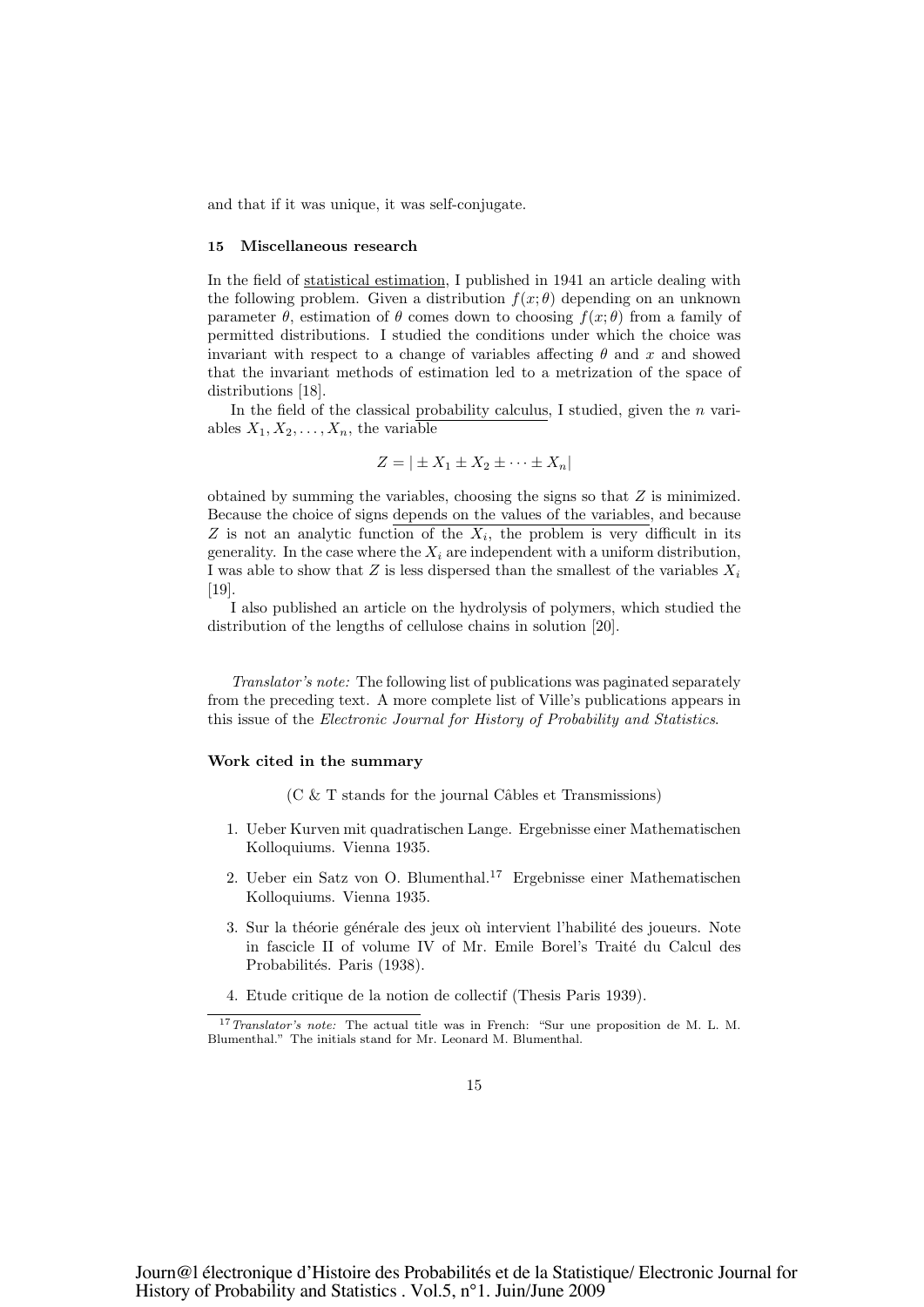- 5. Etude critique de la notion de collectif (Monographies des Probabilités, Paris 1939).
- 6. Sur quelques aspects récents de la théorie des Probabilités. Annales de l'I.H.P. Volume XIV, issue II, 1954.
- 7. In collaboration with Mr. Schützenberger, "Les problèmes de diagnostic séquentiel". C.R. Paris, 232, 206–207 (1951).<sup>18</sup>
- 8. Réseaux réactifs en échelle. Câbles et Transmissions April 1948 pp. 111–130.
- 9. La formation de la connaissance envisagée du point de vue probabiliste. Congrès Internationale de Philosophie des Sciences. Paris 1949.
- 10. Cours d'Analyse Matricielle (Publications de l'Institut de Statistique de l'Université de Paris).
- 11. Cours d'Alg`ebre de Boole (Publications de l'Institut de Statistique de l'Université de Paris).
- 12. Sur les conditions d'existence d'une ophélimité totale (Annales de l'Université de Lyon. 1946).
- 13. The existence condition of a total utility function (Translation of the preceding) The Review of Economic Studies Vol. XIX no. 49.
- 14. Signaux analytiques à spectre borné. First part, C & T January 1950. Second part, C & T January 1953.
- 15. Sur l'opérateur  $\exp\{x+\frac{d}{dx}\}\$ . Note in the C.R. of the Academy of Sciences, séance of 5 November 1945.
- 16. Théorie et applications de la notion de signal analytique. C  $&$  T January 1948.
- 17. In collaboration with J. BOUZITAT. Sur un type de signaux pratiquement bornés en temps et en fréquence. (Bull. Tech. SOTELEC January 1955).
- 18. Sur la théorie invariante de l'estimation statistique. (Bull. Sc. Math.) 1944).
- 19. Variables aléatoires équiréparties. C & T July 1949.
- 20. Essai d'une théorie de l'hydrolyse des polymères. Mémorial des Services chimiques de l'Etat 1944.
- 21. Etude statistique des irrégularités d'impédance des câbles coaxiaux. Bull. Soc. F. Elect. November 1944 and December 1944.
- 22. Limitation d'un traînage par limitation de l'écho. C & T July 1950.

<sup>&</sup>lt;sup>18</sup>Translator's note: The initials "C.R." stand for the Comptes Rendus of the Academy of Sciences.